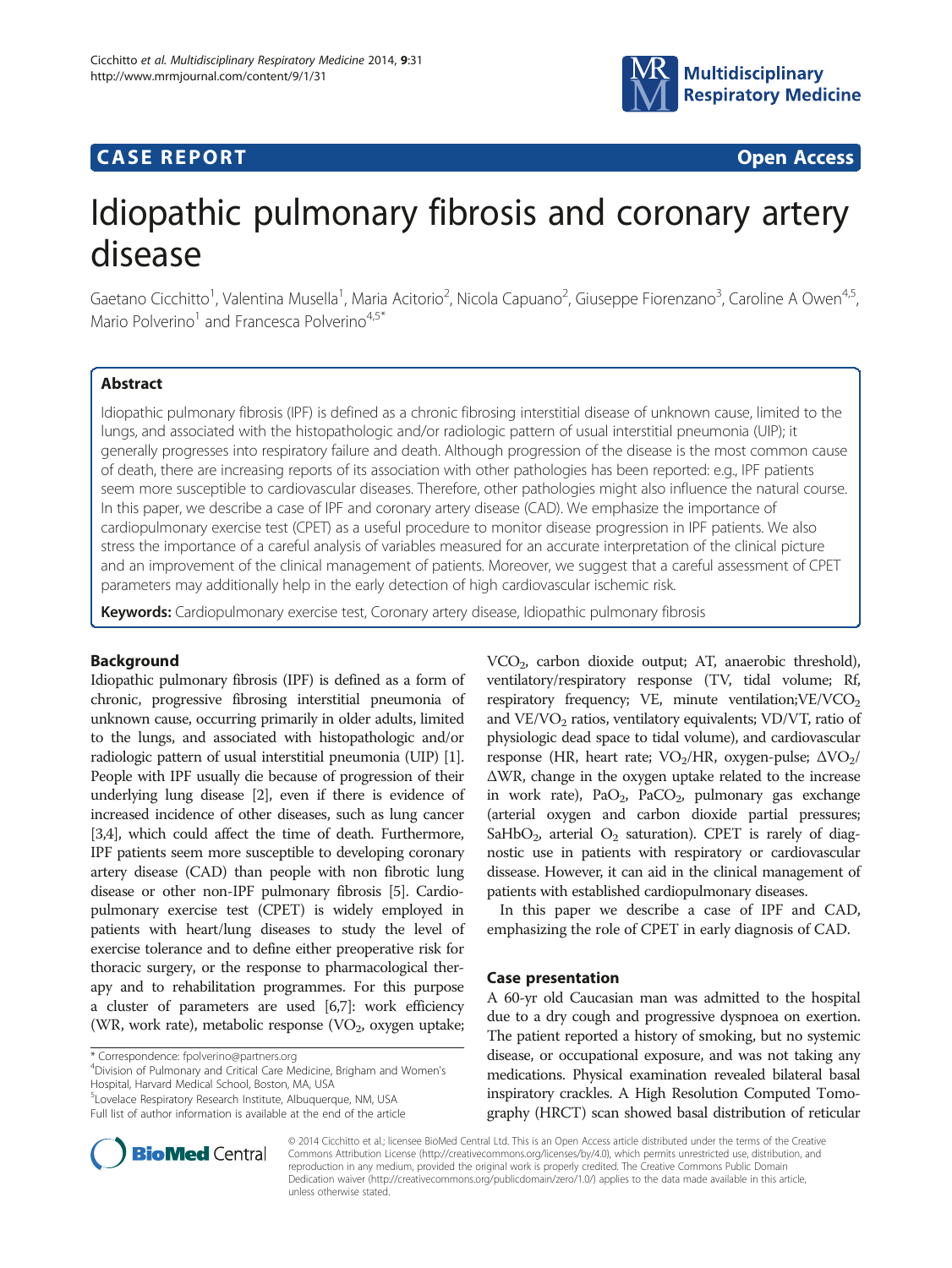opacities, traction bronchiectasis and possible honeycombing. Pulmonary function tests (PFT) were abnormal as spirometry indicated restriction (TLC 76%, FVC 97%,  $FEV<sub>1</sub>$  102%,  $FEV<sub>1</sub>/VC$  76.9%), reduced diffusing capacity for carbon monoxide ( $DL_{CO}$  77.5%), with a preserved ratio of  $DL_{CO}/VA$  (111%). Bronchoalveolar lavage (BAL) sampling revealed a mild granulocytic alveolitis (88% macrophages, 5% lymphocytes, 5% neutrophils and 2% eosinophils) and reduced lymphocytic subpopulation ratios (CD4/CD8 0.5). Arterial blood gases were normal under resting conditions (pH 7.38; PaO<sub>2</sub> 90 mmHg; PaCO<sub>2</sub> 42 mmHg; SaO<sub>2</sub> 97%), but not during exercise, when mild hypoxemia was seen  $(PaO<sub>2</sub> 60 mmHg)$ . Neither an echocardiographic examination nor a CPET showed pathological signs. Instead, normal work efficiency, metabolic, ventilatory, and cardiovascular responses were obtained; in particular, a linear increase in  $VO<sub>2</sub>$ , together with an increase in work rate above the anaerobic threshold, was found. Due to diagnostic uncertainty, three months after the previous assessment the patient underwent a complete functional reassessment including a renewed CPET, which did not show any relevant changes. The patient was then subjected to a thoracoscopic lung biopsy (Video-Assisted Thoracoscopic Surgery, VATS) which revealed a pattern of UIP, thus confirming the IPF diagnosis. In order to monitor the course of the illness, the patient was closely monitored with additional clinical and physiologic testing. In this context, two months after performing a surgical lung biopsy, the patient repeated PFTs and an echocardiographic study. However, these investigations did not show significant changes from the previous two evaluations, except for a mild reduction in resting oxygenation (PaO<sub>2</sub> 70 mm Hg). However, analysis of CPET, in spite of normal metabolic and ventilatory responses, showed an abnormal cardiovascular finding relative to the pattern of increased increase of increase  $VO<sub>2</sub>$ relative to work rate below and above anaerobic threshold (Figure 1A): the  $\Delta\text{VO}_2/\Delta\text{WR}$  ratio was reduced from 11.3 ml/min/W to 6.9 ml/min/; furthermore, changes both in oxygen-pulse (Figure 1B) and in electrocardiographic signs that could be due to different causes were observed. The patient was referred to a Cardiology Unit, where a diagnosis of acute coronary syndrome (ACS) was made and percutaneous transluminal coronary angioplasty (PTCA) was performed.

Six months after the patient's referral to the Cardiology Unit, another CPET showed a totally normal result both with respect to the  $\Delta\text{VO}_2/\Delta\text{WR}$  ratio and the oxygen-pulse (Figure 2).

## **Discussion**

CPET is a well accepted technique utilized in clinical practice to evaluate cardiovascular and respiratory interactions during physical exercise. It is not routinely used in the management of IPF patients but, when performed,



some parameters may have prognostic significance [\[8,9](#page-3-0)]. In addition, although IPF, by definition, is a progressive chronic fibrosing disease limited to the lung, the heart might be involved when gas exchange is so altered that coronary flow is affected. In this context, CPET could be a useful tool to investigate subclinical CAD [\[10](#page-3-0)]. While the progression of the underlying lung disease is the most common cause of death for patients with IPF [\[2\]](#page-2-0), various studies seem to suggest an additional increase in cardiovascular

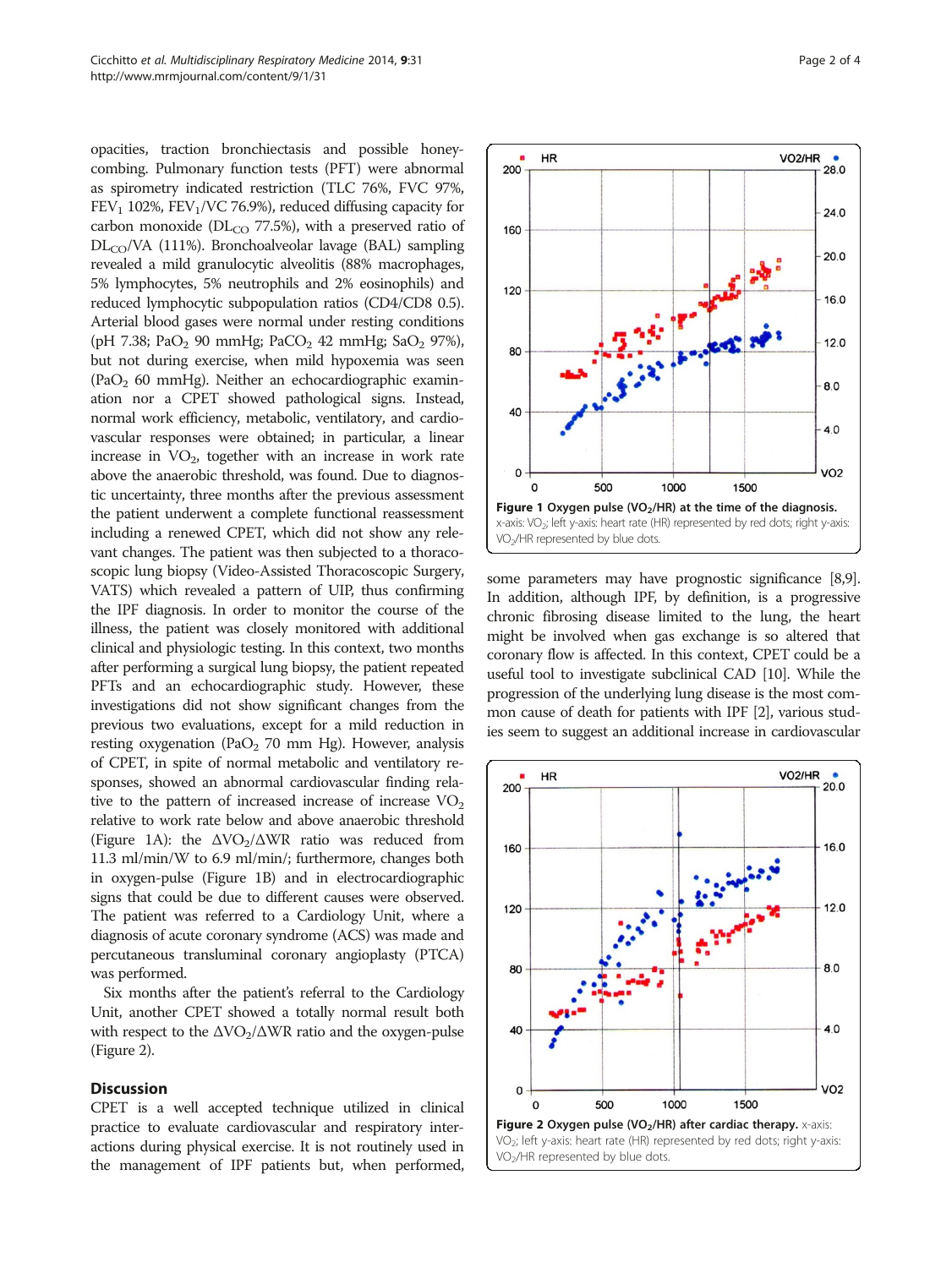<span id="page-2-0"></span>diseases in this population [\[11](#page-3-0)], which could have an impact on morbidity and mortality. In spite of this, IPF guidelines do not recommend routine screening to evaluate the presence of cardiovascular complications, as it is not clear whether treating comorbidities may influence survival [1]. However, in the context of comprehensive care of IPF patients, an holistic approach was recently proposed [\[12](#page-3-0)], in which identifying and treating comorbidities, such as CAD, could be a strategy to optimize the management of the disease. In the cardiological context, CPET is a well recognized method to diagnose and/or investigate cardiovascular dysfunction (e.g., myocardial ischemia, chronic heart failure) [\[10,13](#page-3-0)]. With respect to lung diseases, the goal of CPET is the identification of physiopathological determinants of respiratory dysfunction as well as matching the pattern of the abnormality with the particular sites of the system involved, thus clarifying the clinical picture and possibly narrowing the differential diagnosis [\[14,15](#page-3-0)]. Furthermore, the physiological link between respiratory and cardiovascular functions might cause the changes in one system to influence the performance of the other. That is, deterioration in gas exchange could be the cause of CAD, which could manifest as changes in the slope of  $\Delta\text{VO}_2/$ ΔWR and a flattening of the oxygen-pulse [[16](#page-3-0)]. In previous studies, various indices of exercise capacity have been evaluated as prognostic factors for IPF [\[9,17](#page-3-0)], in particular  $VO<sub>2</sub>$ -max [\[18](#page-3-0)]. Moreover, they were shown to be significantly related to prognosis when baseline values and percent variation over time were assessed. Although the results of these investigations were not concordant [\[19](#page-3-0)], due at least partially to the employment of different methodologies, gas exchange impairment during exercise has generally been emphasized as a factor influencing clinical progression of disease in IPF patients.

In our clinical practice, we perform PFTs on IPF patients to monitor progression of the pulmonary disease and to obtain data facilitating its management, such as the optimal time for referral of the patients to a lung transplantation center. Whenever possible, we use CPET to detect early changes in pulmonary physiology, especially gas exchange, and to verify the presence of cardiovascular abnormalities.

We hereby confirm the importance of CPET as a useful procedure to monitor disease progression in IPF patients. CPET can be useful in differentiating whether the worsening of dyspnoea leading to exercise limitation is related to pulmonary or cardiovascular causes. Discriminating between these two possible causes of dyspnoea worsening can be useful in the decision-making process during the management of the patient (e.g., for inclusion in clinical trials and transplantation referral). Furthermore, we stress the necessity of a careful analysis of variables measured for an accurate interpretation of the clinical picture. In particular, we consider that an in-depth study should be started even when slight and/or uncertain responses are obtained from the analysis of involved variables, and even if uncertainties occur in only one of several relevant parameters. In the case described herein, we requested a cardiac workup soon after the time of the initial diagnostic suspicion of CAD. This resulted in an earlier clinical diagnosis and earlier initiation of treatment of the patient.

#### Conclusions

The conclusion that might be drawn from this report is that a more extensive CPET should be performed for better management of IPF patients, not only with the goal of identifying useful prognostic parameters, but also to detect potentially treatable cardiovascular alterations earlier.

The careful assessment of CPET parameters (e.g.,  $O_2$ ) pulse and work efficiency above and below the anaerobic threshold) may not only improve clinical management of IPF patients, but also identify factors predisposing to higher ischemic risk. However, further studies are needed to assess the costs and benefits of associated with generalized use of CPET in the care of IPF patients.

### Consent

Written informed consent was obtained from the patient for the publication of this report and any accompanying results.

#### Competing interests

The authors declare that they have no competing interests.

#### Author details

<sup>1</sup>Pulmonary Division Unit, Cava de' Tirreni, (SA), Italy. <sup>2</sup>Cardiology Unit Nocera, (SA), Italy. <sup>3</sup>Internal Medicine Department, Pulmonary Division Unit, Terni, Italy. <sup>4</sup> Division of Pulmonary and Critical Care Medicine, Brigham and Women's Hospital, Harvard Medical School, Boston, MA, USA. <sup>5</sup>Lovelace Respiratory Research Institute, Albuquerque, NM, USA.

Received: 17 April 2014 Accepted: 7 May 2014 Published: 30 May 2014

#### References

- 1. Raghu G: An official ATS/ERS/JRS/ALAT statement: idiopathic pulmonary fibrosis: evidence-based guidelines for diagnosis and management. Am J Respir Crit Care Med 2011, 183:788–824.
- 2. Martinez FJ, Safrin S, Weycker D, Starko KM, Bradford WZ, King TE Jr, Flaherty KL, Schwartz DA, Noble PW, Raghu G, Brown KK, for the IPF Study Group: The clinical course of patients with idiopathic pulmonary fibrosis. Ann Int Med 2005, 142:963–967.
- 3. Daniels CE, Yi ES, Ryu JH: Autopsy findings in 42 consecutive patients with idiopathic pulmonary fibrosis. Eur Respir J 2008, 32:170-174.
- 4. Park J, Kim DS, Shim TS, Lim CM, Koh Y, Lee SD, Kim WS, Kim WD, Lee JS, Song KS: Lung cancer in patients with idiopathic pulmonary fibrosis. Eur Respir J 2001, 17:1216–1219.
- Hubbard RB, Smith C, Le Jeune I, Gribbin J, Fogarty AW: The association between idiopathic pulmonary fibrosis and vascular disease. A population-based study. Am J Respir Crit Care Med 2008, 178:1257–1261.
- 6. ATS/ACCP Statement on Cardiopulmonary Exercise Testing: Am J Respir Crit Care Med 2003, 167:211–277.
- 7. Palange P, Ward SA, Carlsen KH, Casaburi R, Gallagher CG, Gosselink R, O'Donnel DE, Puente Maestu L, Schols AM, Singh S, Whipp BJ: Recommendations on the use of exercise testing in clinical practice. Eur Respir J 2007, 29:185–209.